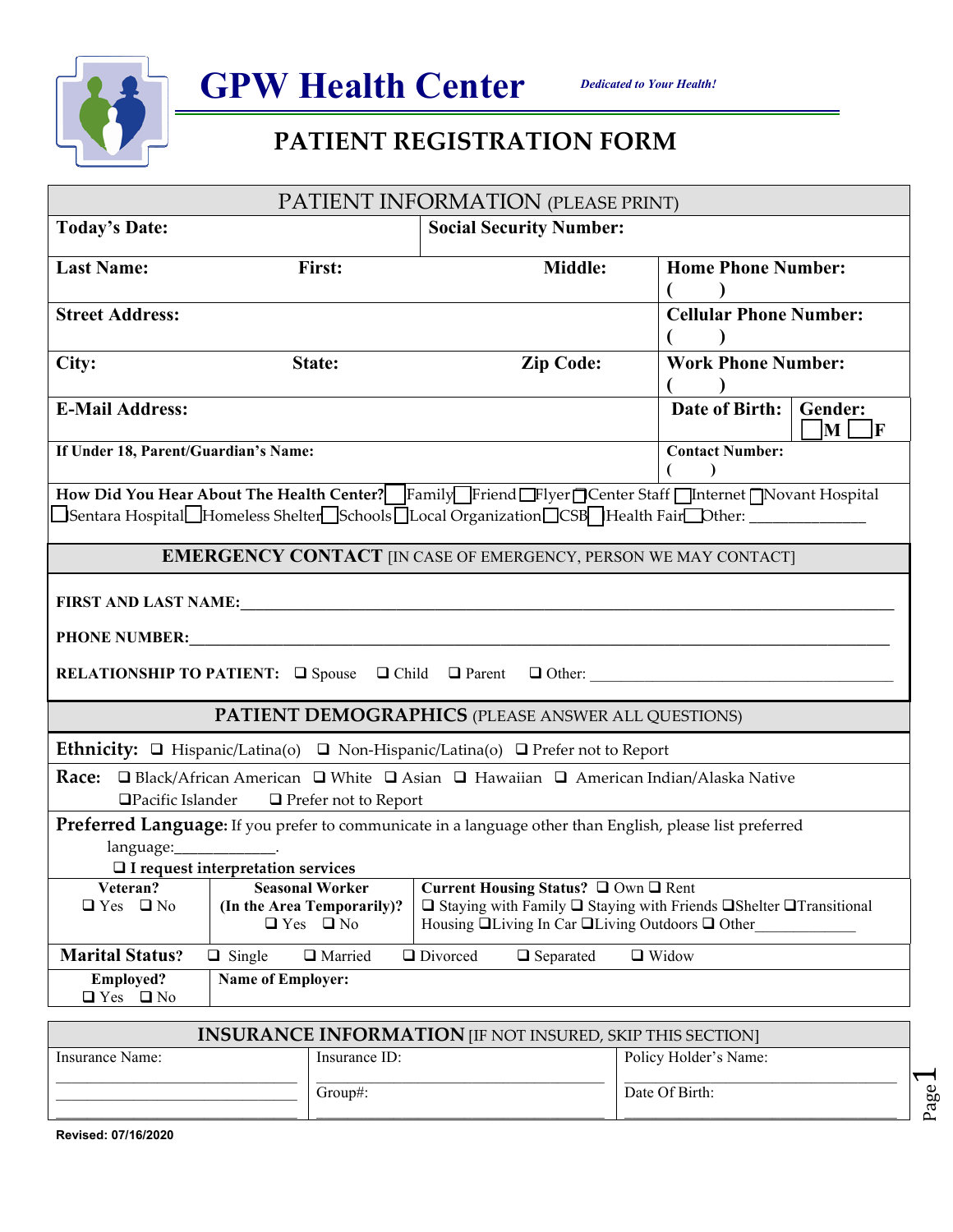



**GPW Health Center**  

## **PATIENT CONSENT FOR TREATMENT**

By signing below, I, (or my authorized representative on my behalf) authorize the Center Providers and their staff to conduct any diagnostic examinations, tests and procedures, as well as provide any medications, treatment or therapy necessary to effectively assess and maintain my health, to assess, diagnose and treat my illness or injuries. I understand that, excluding emergencies or extraordinary circumstances, it is the responsibility of my individual treating health care Providers to explain to me the reasons for any particular diagnostic examination, test or procedure, the available treatment options and the common risks and anticipated burdens and benefits associated with these options as well as alternative courses of treatment.

**Right to Refuse Treatment**: In giving my general consent to treatment, I understand that I retain the right to refuse any particular examination, test, procedure, treatment, therapy or medication recommended or deemed medically necessary by my individual treating health care Providers. I also understand that the practice of medicine is not an exact science and that no guarantees have been made to me as to the results of my evaluation and/or treatment.

#### **HIV, Hepatitis B & C Testing**

In the event that Center staff comes in contact with my or my children's body fluids, I,

(Initials)

consent to be tested for HIV, Hepatitis B and C.

Signature:

Patient/Parent/Legal Guardian Signature de annual de Date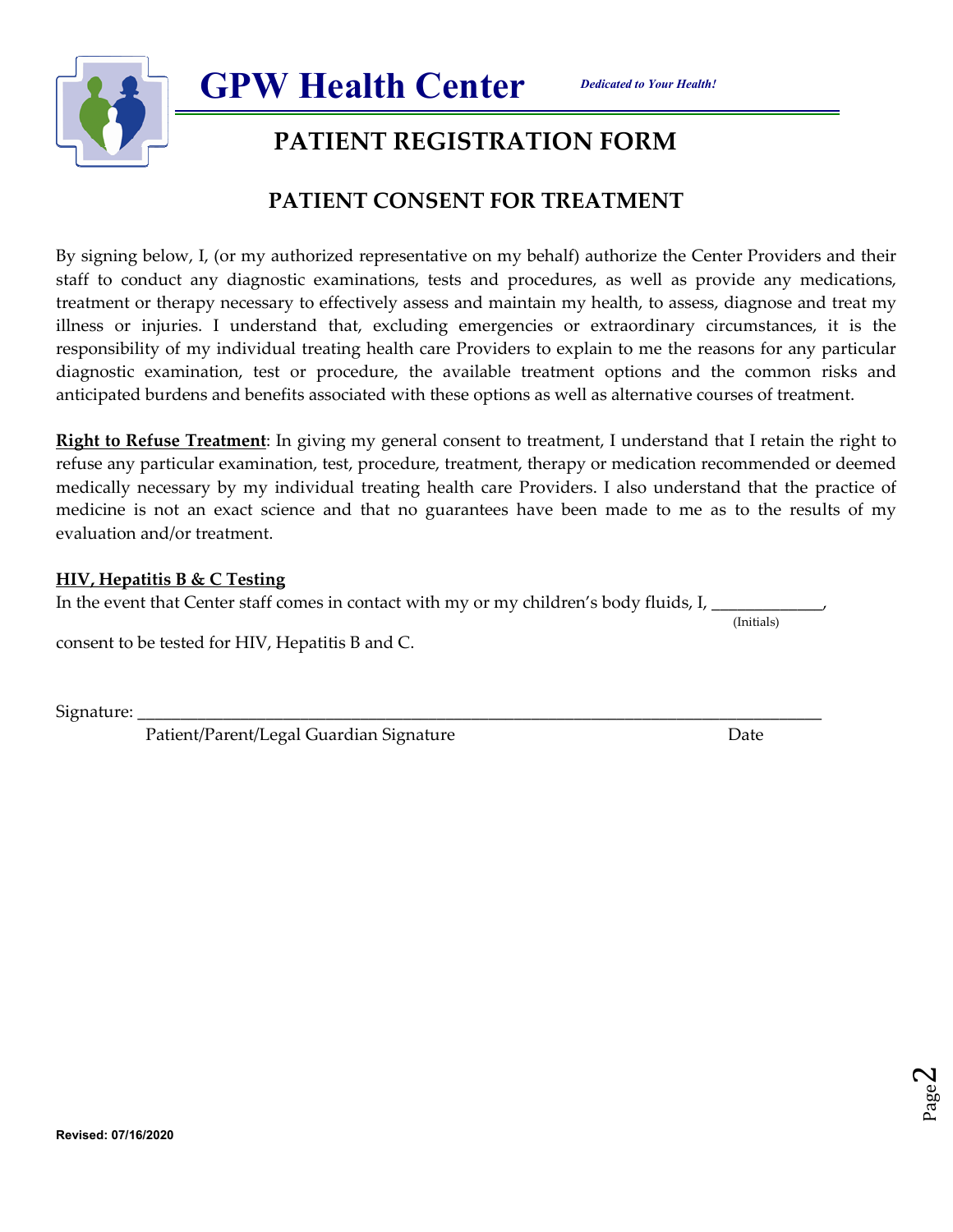



## **MEDICAL HISTORY**

Patient Name \_\_\_\_\_\_\_\_\_\_\_\_\_\_\_\_\_\_\_\_\_\_\_\_\_\_\_\_\_\_\_\_\_\_\_\_\_\_\_\_\_\_\_\_\_\_\_\_\_\_\_\_\_\_\_\_\_ Birth Date

Page ო

## **MEDICATIONS**

*Please List all Medications you are currently taking:* 

| Medication | <b>Dosage</b> | How is Taken Frequency |  |
|------------|---------------|------------------------|--|
|            |               |                        |  |
|            |               |                        |  |
|            |               |                        |  |
|            |               |                        |  |
|            |               |                        |  |
|            |               |                        |  |
|            |               |                        |  |
|            |               |                        |  |

### **ALLERGIES**

**Revised: 07/16/2020** 

#### *Please List all Allergies:*

| Allergies | <b>Allergies</b> | <b>Allergies</b> |
|-----------|------------------|------------------|
|           |                  |                  |
|           |                  |                  |

### **PAST MEDICAL HISTORY**

*Do you now or have you ever had:* 

| $\square$ Diabetes         | $\Box$ Heart Murmur        | □ Crohn's Disease              |
|----------------------------|----------------------------|--------------------------------|
| $\Box$ High Blood Pressure | $\square$ Pneumonia        | $\Box$ Colitis                 |
| $\Box$ High Cholesterol    | $\Box$ Pulmonary Embolism  | $\Box$ Anemia                  |
| $\Box$ Hypothyroidism      | $\Box$ Asthma              | $\square$ Jaundice             |
| $\Box$ Goiter              | $\square$ Emphysema        | $\Box$ Hepatitis               |
| $\Box$ Cancer (type)       | $\square$ Stroke           | $\Box$ Stomach or Peptic Ulcer |
| $\square$ Leukemia         | $\Box$ Epilepsy (seizures) | $\Box$ Rheumatic Fever         |
| $\Box$ Psoriasis           | $\Box$ Cataracts           | $\Box$ Tuberculosis            |
| $\Box$ Angina              | □ Kidney Disease           | $\Box$ HIV/AIDS                |
| $\Box$ Heart Problems      | □ Kidney Stones            |                                |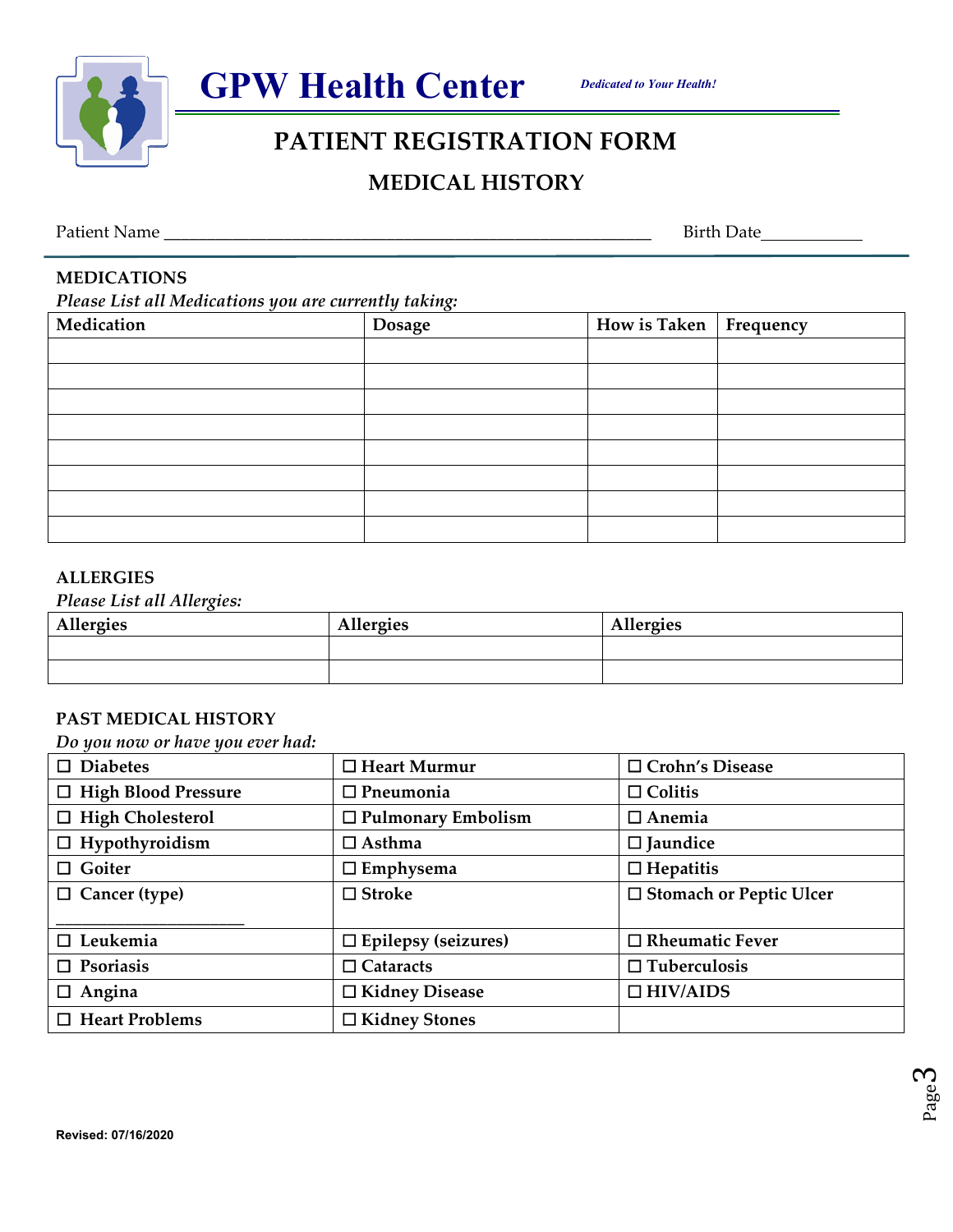



### **SURGICAL HISTORY**

*Please list any surgeries you have had including the year and month:* 

| <b>Surgeries</b> | Month | Year | Frequency |
|------------------|-------|------|-----------|
|                  |       |      |           |
|                  |       |      |           |

#### **FAMILY HISTORY**

*Please list your Family History* 

|               | If Living | If Living   | <b>If Deceased</b> | <b>If Deceased</b> |
|---------------|-----------|-------------|--------------------|--------------------|
|               | Age $(s)$ | Health &    | Age(s) at Death    | Cause              |
|               |           | Psychiatric |                    |                    |
| <b>Father</b> |           |             |                    |                    |
| Mother        |           |             |                    |                    |
| Siblings      |           |             |                    |                    |
| Children      |           |             |                    |                    |

### **SOCIAL HISTORY**

*Do you use:* 

| Tobacco $\Box$ YES $\Box$ NO   Alcohol $\Box$ YES $\Box$ NO |  |             |  |  | Recreational Drugs $\Box$ YES $\Box$ NO |  |
|-------------------------------------------------------------|--|-------------|--|--|-----------------------------------------|--|
| <b>Marital Status:</b>                                      |  | Occupation: |  |  |                                         |  |

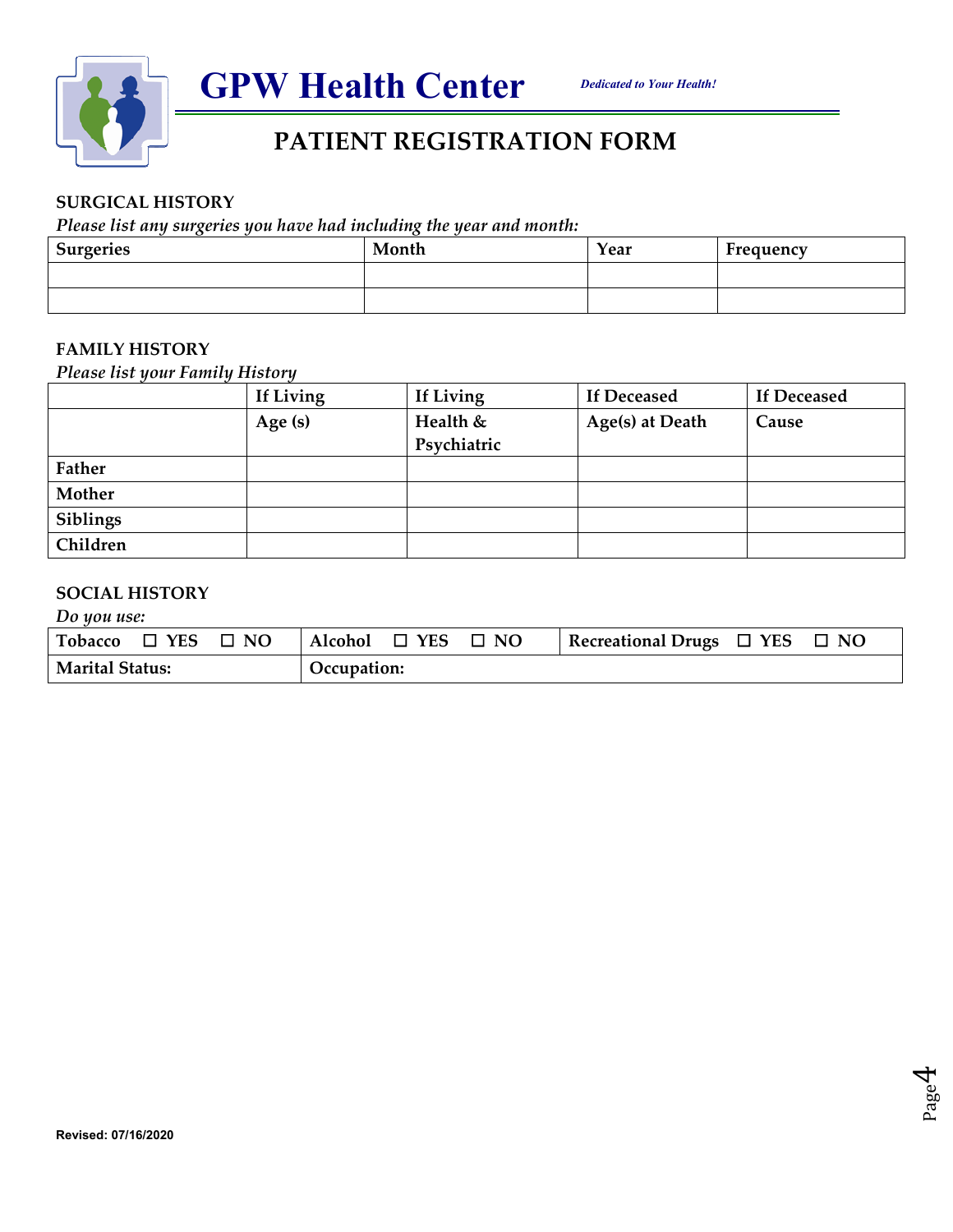

# **PATIENT REGISTRATION FORM FINANCIAL RESPONSIBILITY AGREEMENT**

**Payment is expected at time of service. Payment may be made by cash or major credit card. No checks are accepted. Any fees, deductibles, co-insurance, or co-payment is payable at time of service.** 

PAYMENT RESPONSIBILITY: The undersigned assumes responsibility for payment for services in accordance with the standard rates and terms of the Center, whether to sign as a patient or guarantor, **where insured or uninsured**. As the undersigned, I fully understand: (a) my insurance, if any, is a contract between myself and the insurance company, except in certain cases where the Center has a specific contract with my PPO, HMO, or other third party payer; the Center does not explain nor determine if services are covered by my insurance, if any, so any inquiries to explain or determine insurance coverage for services are between myself and the insurance company; (b) any balance remaining after insurance, if any, approves or denies payment is my responsibility to pay; if my insurance company denies a claim for services for any reason, whether at the time or subsequent to receiving services, I assume full responsibility for payment in accordance with the standard rates and terms of the Center; (c) if I am not able to pay the standard rates for services received or to be rendered, whether insured or uninsured, I can apply for the Center's Sliding Fee Discount Program.

In the event all charges for services are not paid in full when due, whether insured or uninsured, and collection activity is instituted, whether by a collection agency or an attorney (or both), I agree to be responsible for balance of charges for services and treatment received and all costs reasonably associated with such collection activity including, but not limited to, reasonable collection fees, attorney's fees, and court costs.

I hereby authorize the Center to release all medical information to all my insurance carriers, other third party payers, including Medicare or its agents, or the Social Security Administration, as may be required or requested for the processing of claims for insurance, social security, disability, or Worker's Compensation or other insurance purposes.

## AUTHORIZATION TO PAY INSURANCE BENEFITS

I hereby authorize the payment of any insurance or other medical benefits directly to GPW Health Center. The undersigned, having read and understood the agreement, accepts this financial responsibility agreement.

Signature:

Patient/Parent/Legal Guardian Signature data and the Date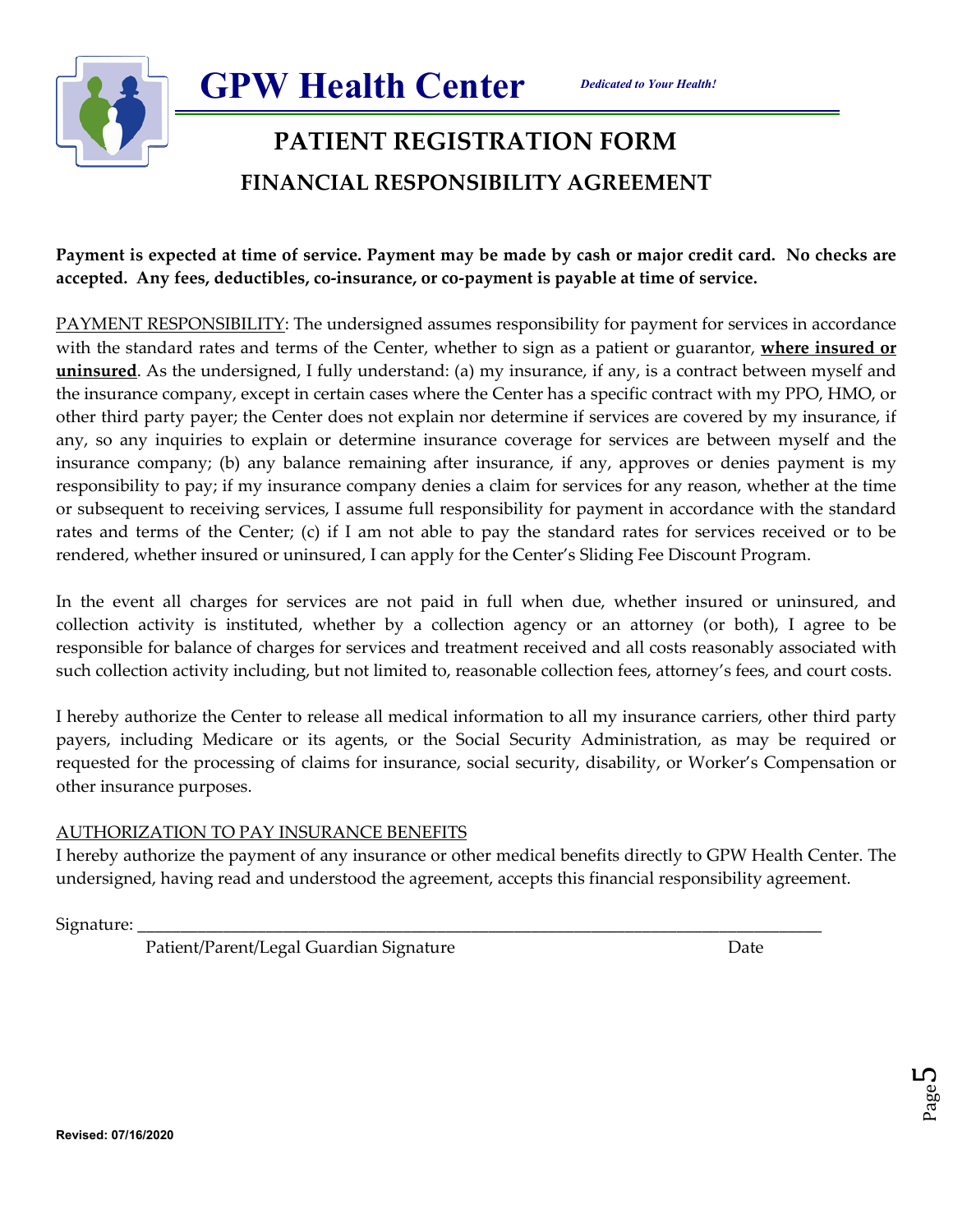

# **PATIENT REGISTRATION FORM**

## **PERMISSION TO RELEASE & EXCHANGE INFORMATION**

The Center creates and receives confidential records regarding your health while under our care. The Center will not release your confidential records to any individual or organization (including family members), without your express, written permission. This policy includes written consent for us to refer you to a specialist outside of our Center.

 I consent to the release and exchange of confidential records to family members, organizations and referral sources requesting it.

 $\Box$  I consent for the Provider to obtain my prescription history from external sources.

**GPW Health Center**  

 I consent to the release of confidential records, medical results or medications to the named individuals and organizations listed as follows:

 I consent for an employee to discuss my billing account with my spouse, family member, or significant other. If allow, only those listed here:  $\frac{1}{\sqrt{1-\frac{1}{n}}}$ 

### **Method of Contact:**

Please select the method(s) the Center is allowed to contact you for appointment reminders, test results, billing, etc.

- $\Box$  I may be contacted by phone (at the numbers I provide)
- $\Box$  I may be contacted by text message
- $\Box$  I may be contacted by emailed.

### **Patient Portal:**

The Patient Portal allows for patients to review existing appointments, lab results, medications, request prescription refills, medical history, patient statements and send secure messages to Center staff. To enroll in this internet-based option, please click the box below. The email address provided on the Patient Enrollment Form will be used as your log-in.

**□** Enroll me